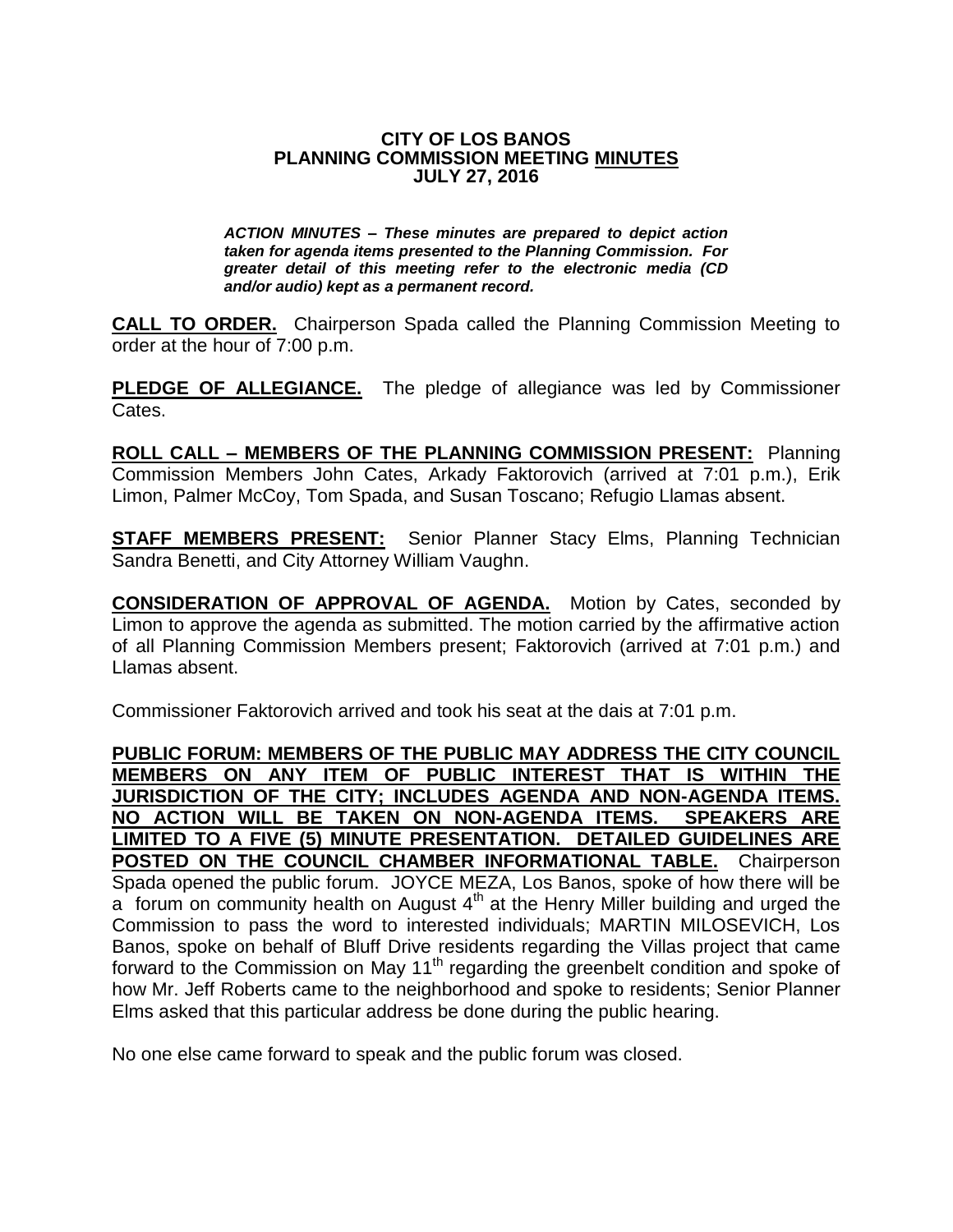City Attorney Vaughn excused himself due to a conflict for the following item and left the City Council Chambers at 7:06 p.m.

**PUBLIC HEARING – TO CONSIDER VESTING TENTATIVE TRACT MAP #2016-01, FINAL DEVELOPMENT PLAN #2016-01, EAST CENTER AREA PLAN AMENDMENT, AND ASSOCIATED MITIGATED NEGATIVE DECLARATION FOR THE VILLAS CONSISTING OF THE SUBDIVISION OF APPROXIMATELY 58.8 ACRES INTO 378 SINGLE-FAMILY RESIDENTIAL LOTS RANGING FROM CUSTOM AND SEMI-CUSTOM HOMES TO PRODUCTION HOMES; APPROXIMATELY 51 ACRES OF THE PROJECT SITE WILL BE CONTAINED WITHIN A PRIVATE GATED-COMMUNITY WITH A FOUR ACRE PARK/DETENTION BASIN; THE FINAL DEVELOPMENT PLAN CONSISTS OF SITE DESIGN AND CONCEPTUAL ARCHITECTURE TO IMPLEMENT THE PLANNED DEVELOPMENT ZONING; THE PROJECT SITE IS LOCATED EAST OF CENTER AVENUE, SOUTH OF THE CRESTHILLS #1 SUBDIVISION, WEST OF CRESTHILLS #2 SUBDIVISION, AND NORTH OF PIONEER ROAD AND THE CITY LIMIT LINE; MORE SPECIFICALLY IDENTIFIED AS ASSESSOR'S PARCEL NUMBERS: 431-270-010 AND 431-270-004 (CONTINUED FROM MAY 25, 2016; CONTINUE TO A DATE CERTAIN).** Senior Planner Elms stated that the applicant has canvassed the neighborhood, showed a map depicting the neighborhood, and introduced the applicant.

Chairperson Spada opened the public hearing.

JEFF ROBERTS, Granville Homes, spoke on behalf of the applicant and stated that he will do a portion of the presentation on the Villas project and informed the Planning Commission that Ms. Jennifer Trevino will also present information as well. Mr. Roberts presented the report including a statement for the record that they are in general concurrence with staff's recommendation, how they have a couple of additions to the recommendation, how they were asked by the Planning Commission to look hard at the northern boundary of the project and the type of buffer that can be created, looked extensively at this issue, met with several residents of Bluff Drive, stated for the record that there is confusion about what happened ten years ago with this site and maps that were discussed and conditions that were looked at, how they now see it a little clearer, how there was once a public street idea with a public street along the north side of the property with a green space, how that map was never approved, discovered a City document entitled The Villas Master Planned Community dated 2005 which talked about a circulation plan, handed out that document to the Planning Commission, how this document conflicts somewhat with texts that was made in the staff report, extremely close to the recommendation of staff this evening, have looked closely at this issue, they are proposing a gated community with privates streets, the idea of putting a public trail or street thru a private project is a difficult one, this created a scenario with a single loaded street which is not desirable in development, have to put in curb/gutter/asphalt/base rock/sewer lines/water lines/etc., how this would be an inefficient way to plan and design, there would only be services on one side of the street, how double loaded streets are most efficient to design and plan, spoke of the deficiencies of developing the single loaded street, how this is not a feature they want to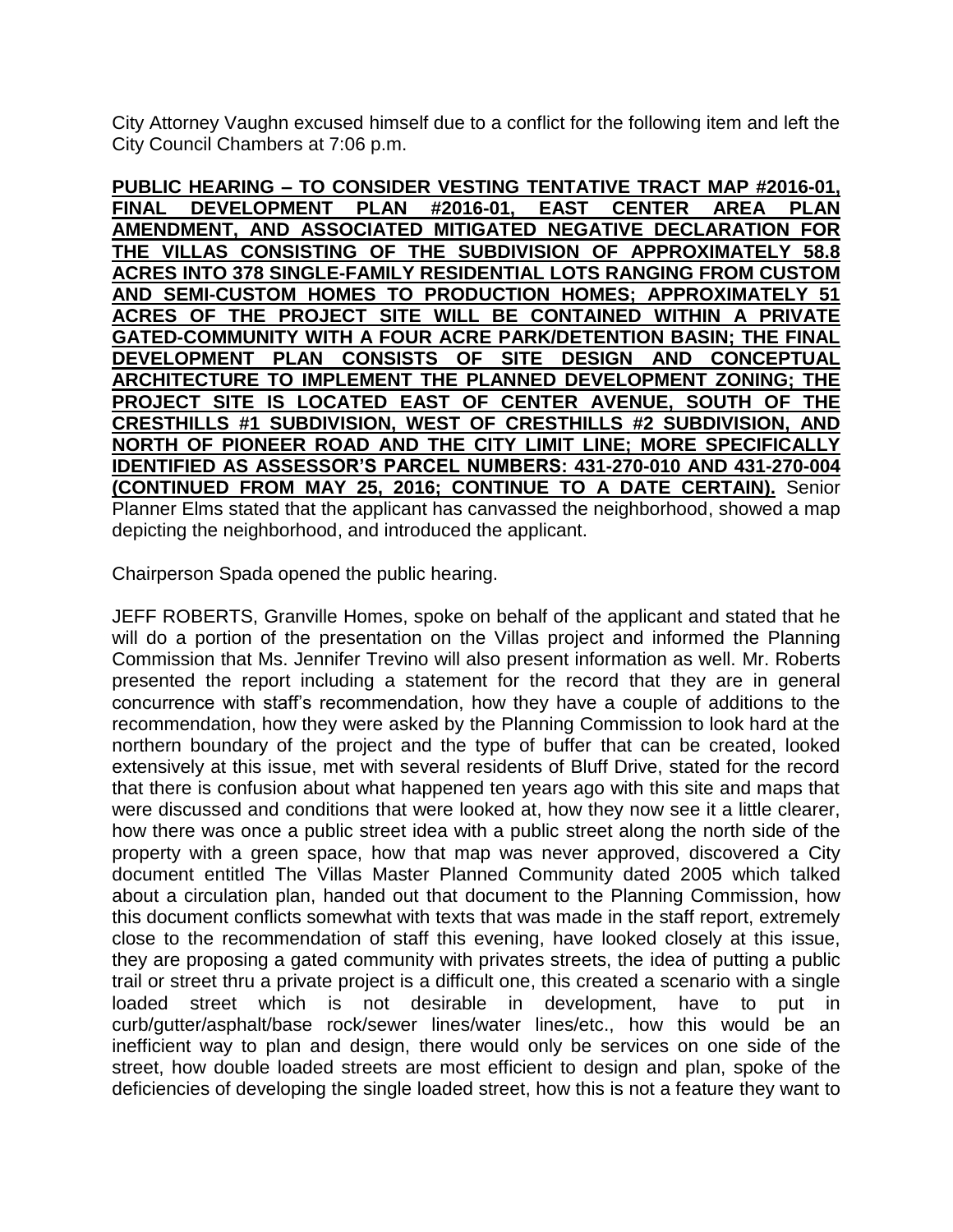incorporate in their project, asked the Bluff Drive residents if they wanted to participate in the development or maintenance of this in which they declined the idea, how the cost is normally born by a Community Facilities District (CFD), how this is an expensive idea which they don't think will work well in a private gated community, how after meeting with residents they discovered that the residents didn't want to pay for these features, and introduced Jennifer Trevino.

JENNIFER TREVINO, Attorney representing the applicant, thanked the residents of Bluff Drive who took time away from their families to speak with them, how a common thread was that nobody wanted to pay for the greenbelt, how there was about 11 different opinions on how to move forward, how there is a missed opportunity there, how they didn't communicate well enough on how the project will look, taking input from the residents, how an outside perspective can give great solutions, how they spoke with 11 out of the 17 families of Bluff Drive, spoke of different conversations with each of the families including how one resident suggested a lot line adjustment, how one understood development is going to happen, how another resident had concerns about having a greenbelt behind their property that would allow pedestrians to throw trash over their fence, how some people didn't realize the project was a gated community, how another resident was excited for the idea of a new fence, how a police officer was discussing the security and safety benefits of having a gated community, after discussing and listening to everyone we had to come up with a buffer solution and make a decision not only fair and just but one to benefit the residents of Bluff Drive, the gated community and community as a whole.

JEFF ROBERTS, Granville Homes, thanked the Bluff Drive residents for their hospitality, explained to the Planning Commission that they are melding old plans and new plans and ideas to come together with an amended version of what they would like to see happen which would be the creation of a buffer against the 17 lots with 14 lots along Bluff Drive that are a minimum of 12,000 square feet that are at least 100 feet wide and 120 feet deep, which is much larger than existing lots on Bluff Drive, would like to have opportunity to build 1 or 2 story homes, they would come up with an attractive fencing program such as redwood double sided picket fence which would be installed at no cost to neighborhood, they would remove and eliminate the old fencing, how they are willing to commit to this as a condition, how they would create homeowners association to maintain green space and private streets, how the large lots and larger setbacks in the rear yard will protect integrity of 17 lots to the north and provide an appropriate buffer between the two tiers of lots, stated that most infill projects like this typically propose a higher density against an existing neighborhood but this is lower and is rare, how going to a public street subdivision would eliminate those custom lots and the quality and attractiveness of this subdivision, how Los Banos deserves a high caliber of housing rages and types with custom and semi custom homes, how this project will supply that need, and thanked the Commission.

Commissioner Toscano inquired about setbacks and lot sizes.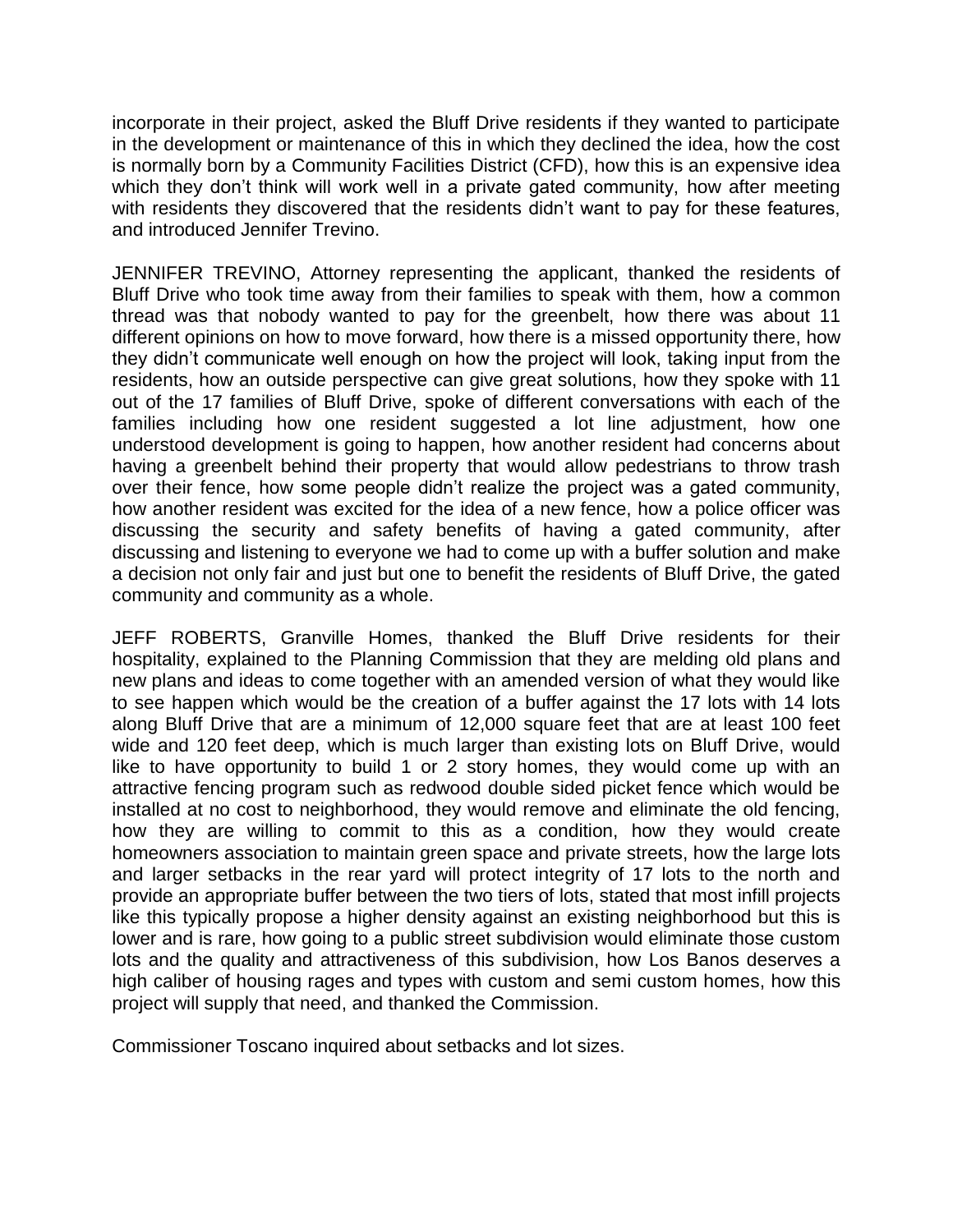Mr. Roberts spoke of there being a substantially larger lot sizes along Bluff Drive and the increased setbacks.

Commissioner Faktorovich thanked Mr. Roberts and inquired if the City Council ever voted on the buffer zone.

Mr. Roberts responded that there is a resolution that talks about the idea for the design of Cardoza Road as a public street, how the circulation plan that he passed out shows Cardoza Road dropping to the south and providing for a tier of lots between Cardoza Road and the property line to north, we are proposing larger lots and that would push Cardoza Road a little further away, we are consistent with that circulation plan, taking the old information and new conditions and come up with a solution.

Commissioner Faktorovich spoke of how the public believed something was promised and no action was ever taken by Planning Commission or City Council.

Mr. Roberts spoke of divergent information being a struggle with this project and his appreciation of the Commission's consideration.

Chairperson Spada inquired if there were any City Council minutes that gave the residents the greenbelt.

Senior Planner Elms responded that this information was presented at the May 11<sup>th</sup> Planning Commission meeting, how the staff report referenced City Council Resolution No. 4680 Condition #18, how it was a Condition of Approval and not an exhibit or map, how this was based on public hearing back in 2006 in which they included this condition based off public comment, described the condition to say that Cardoza road shall be aligned near the northern boundary of the planned area with a landscape area and pathway to the north of the road, the applicant is connecting Cardoza Road but what they are changing is the proposal which is a gated community with private streets instead of a public subdivision with public streets, the Whitehurst family owned the property to the north at the time and weren't ready for development, now ten years later staff believes that the proposal is consistent with Cardoza Road aligning to the northern boundary, staff worked with applicant to make Cardoza Road went thru with emergency vehicle access off the backside of Bluff Drive which is Pike Street, how the applicant was able to work with staff on that, how staff feels this meets the intent of this condition, staff was looking for a compromise and this is what was presented on May 11<sup>th</sup> at the Planning Commission meeting, and how it was staff's opinion that the addition of a gated community caused the landscape area and pathway to be unnecessary.

MARTIN MILOSEVICH, Los Banos, referenced back to City Council Resolution No. 4680 Condition of Approval #18 which addresses the greenbelt, how that's the concern, how residents know the development will be low density, this being an ideal development, how it backs right up against their properties though, how this was addressed in 2006, how residents feel if they didn't speak up on May 11<sup>th</sup> at the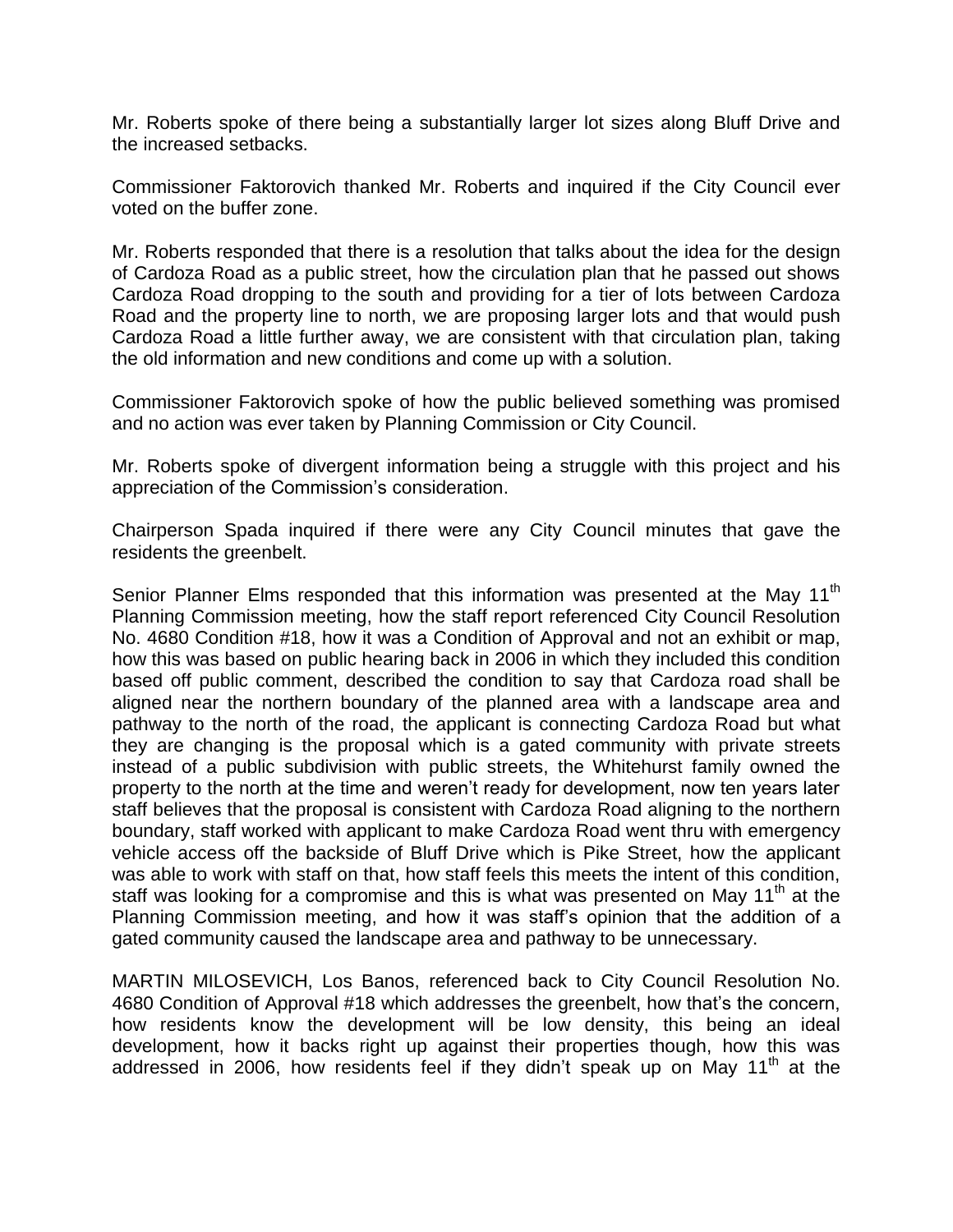Planning Commission meeting then it would all be over, and how a wooden fence won't appease me.

Chairperson Spada inquired of Mr. Milosevich what would appease him in reference to a fence.

Mr. Milosevich responded that he is happy with his fence as it is.

Commissioner Toscano inquired who pays for the greenbelt.

Senior Planner Elms spoke of how when it was approved back in 2006 it would have been a public street but now that it has changed to a private and gated community so the homeowner's association would be responsible.

CLAUDIA JORDAN, Bluff Court resident, spoke of her concern that she would have two neighbors behind her, how the cost of the greenbelt should be done by homeowner's association and the developer should pay, confused why she is being asked if she would pay for this, and pointed out that supporters for the project are not present.

Commissioner McCoy inquired of Ms. Jordan regarding what she envisioned with the greenbelt based on the conversation that took place in 2006.

Ms. Jordan responded that it would be something similar to what is on the corner of Ortigalita and Cardoza Roads with a nice masonry wall and landscaping.

Chairperson Spada pointed out that the project discussed ten years ago was for an open development, which had a public walkway, and how it differs from this proposed project which is a private gated community and how a public walkway would not work here.

Commissioner Cates spoke of how he understands both sides, how the Planning Commission can't control what private property owners do in regards to development, how the Planning Commission is charged to do what they are legally bound by law to do, how they are unable to tell a developer that they need to change the project because residents that back up to the development don't like it, and the need to focus on what the Planning Commission is legally bound to do.

Senior Planner Elms stated that conditions could be amended, spoke of how resolutions and the municipal code are living documents that can be amended, and how the charge of the Planning Commission is to recommend to the City Council.

Commissioner McCoy spoke of how the City needs to grow, how the type of housing proposed doesn't exist right now in Los Banos, how it's a great project, how the Planning Commission is a recommending body but he can't recommend without all the facts, the need to get their papers out and re-read it, how the staff report says that the Commission needs to continue the public hearing, how he understands that the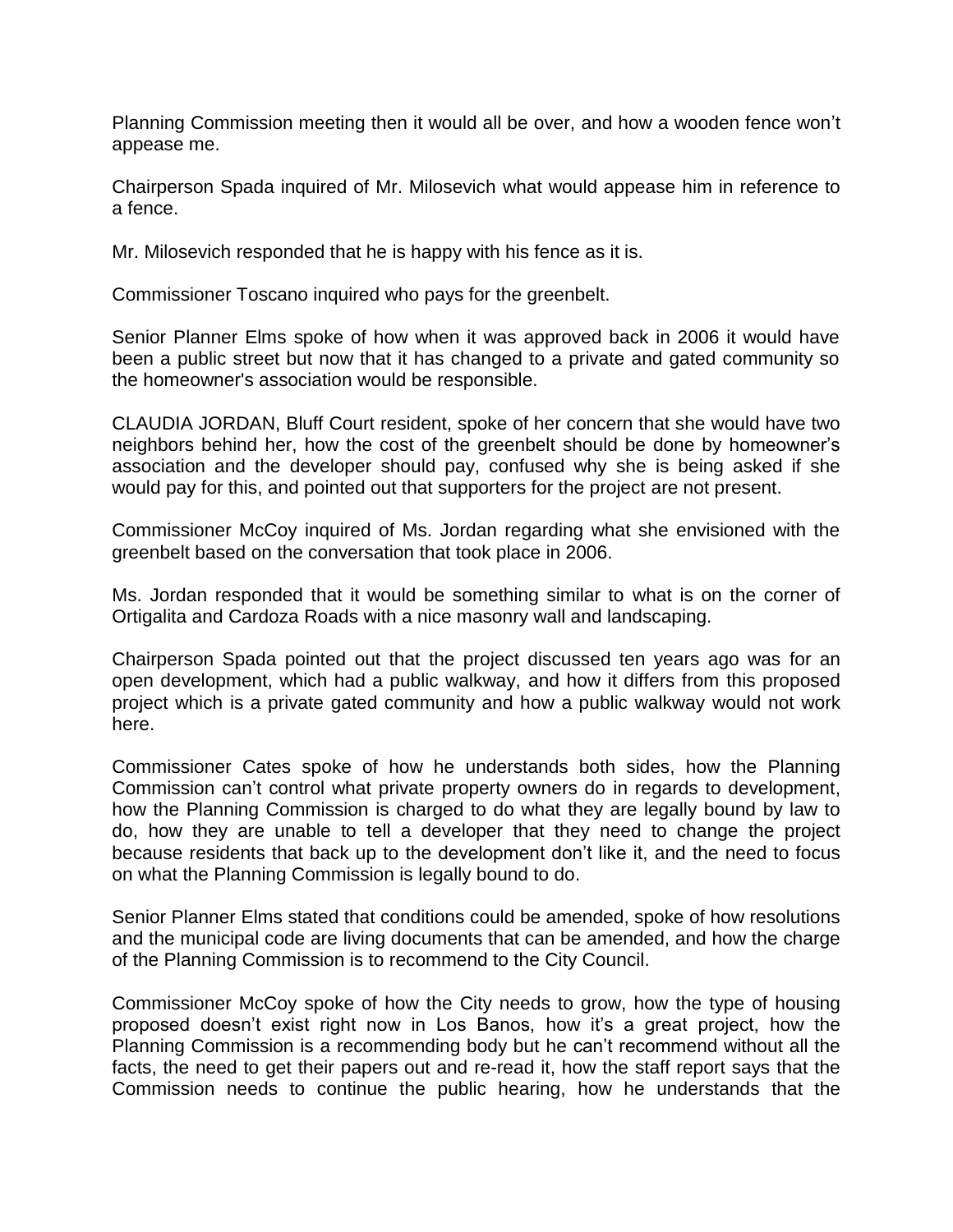applicant is losing money by delaying, and the need to know more and read all the data before making a decision.

Chairperson Spada stated that there would not be a vote tonight.

Senior Planner Elms spoke of the need for clear direction for staff and the applicant, how we can't waste any more time, the need for the applicant to know exactly what the Planning Commission wants, how redesigning plans costs money to the applicant, and providing the alternatives is costly as well.

Commissioner McCoy spoke of how at the last meeting the applicant was going to redesign and work with landowners to come to a resolution and how it was his understanding that they were going to present alternatives tonight.

Mr. Milosevich Los Banos, spoke of how he thought the applicant was going to present alternatives but only heard one plan presented tonight.

Ms. Jordan stated that she came tonight assuming that she would be looking at something different.

DARRYL LAWRENCE, Bluff Court resident, spoke of how at the last meeting the applicant said he were going to redraw the plans, how the applicant showed him a new drawing and not what was discussed tonight, and how the fence idea doesn't work for him because he has a stucco fence.

Commissioner Faktorovich spoke of how he previously worked as an architect, how he is sympathetic with the applicant, how the final say is from the City, how there was no action taken by City Council or a Planning Commission recommendation at that time, how a conversation gave an impression that was something was cast in stone, how he admires the applicant working with public to find a solution, how this is stretching the applicant's time and budget, understands the demand and costs on their part, and how one of the concerns of having a two story structure looking over the fence shouldn't be an issue if a two story is built butting up to another two story.

Mr. Roberts spoke of his appreciation of the comments, he had hoped to have a decision tonight or a consensus at least, how it is an interesting idea to match a one story to a one story house and discuss with staff, how the fence idea is just to show their willingness and residents don't have to participate, how this is an attractive property in the City ready for development, how the question mark on what will be built won't be answered until a map is approved and one has not yet been approved.

Commissioner McCoy stated that if residents are dead-set on a greenbelt then they are going to end up with a dead-end walkway that will become a nuisance where people will throw trash over the wall.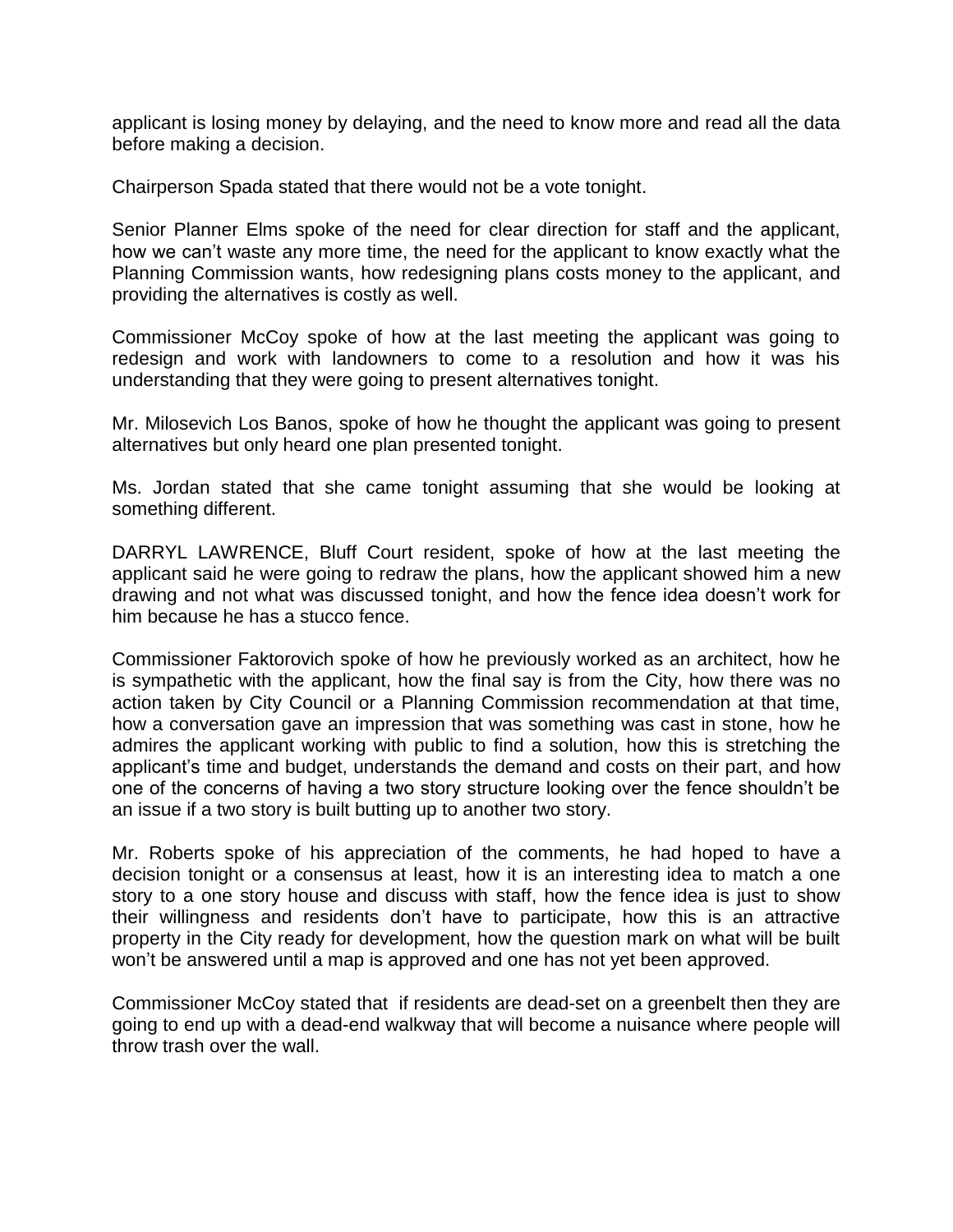Ms. Jordan stated that hooligans do come to the neighborhood, how the walkway would be private and hooligans wouldn't be an issue really, questioned the one story to one story houses, spoke of the ball being in the developer's court, and how they have to come up with a plan.

Commissioner Toscano spoke of the need for resolution, how neither party will be 100 percent happy, how she wouldn't want a walkway behind her house, how there are ways to mitigate these issues, how a 20 foot setback is a better idea to provide a greater buffer, how she created her own solution and planted tall trees, and how she would prefer a backyard neighbor as opposed to a walkway.

Mr. Milosevich spoke of being open to a lot line adjustment that would grant residents 10 feet of property that belongs to the applicant.

Commissioner Limon commended Mr. Roberts on his efforts, spoke of his concern for residents as well, how at some point there has to be a compromise, how a greenbelt is nice but can attract issues, and how a homeowner's association will have to monitor it.

Senior Planner Elms stated that staff needs clear direction, how she would like the opportunity to work with the applicant on some conditions, how she has the temperature of the Commission, and how we can work together and present something at the next meeting.

TOM BATES, 423 Bluff Court, spoke of how there wasn't a map ten years ago but residents were invited to a meeting and given a conceptual plan, how they signed a petition at that time to ask for a Class I or Class A walkway, how he is not sure about that definition, how his conception is that there would be shrubs and a pathway and a sidewalk and a street, how residents asked for that but it didn't go forward, how the Condition of Approval #18 isn't specific and doesn't give dimensions, but how they did get a map showing lots.

GREG HOSTETLER, 923 Pacheco Blvd and applicant, spoke of how he can see where some of the confusion is, how he is sympathetic to the neighbors and wants to hear from them, the need to make a bigger attempt to meet with residents, how he didn't own the Whitehurst property at the time of the approval of the area plan, how the Whitehurst family was not part of the development or layout of lots that were going in, how they just went along as cooperative landowners, how a greenbelt probably sounded good at the time but it was an idea or dream of someone's that wasn't an approved or official design, how he wasn't responsible for it, if it becomes a requirement of the City then it falls within what the City has to pay for, after he acquired the Whitehurst property he changed the design, how what he is showing the Commission tonight is what they think is the best alternative, how it is a gated community with large lots, how this is a better design because it will be gated and minimize traffic, how an open greenbelt would have to be maintained by the City and will not benefit his gated community, how his design got approved on his property back in 2005 which included multifamily and he reduced the density to bring a higher value to the neighborhood, how he didn't control things in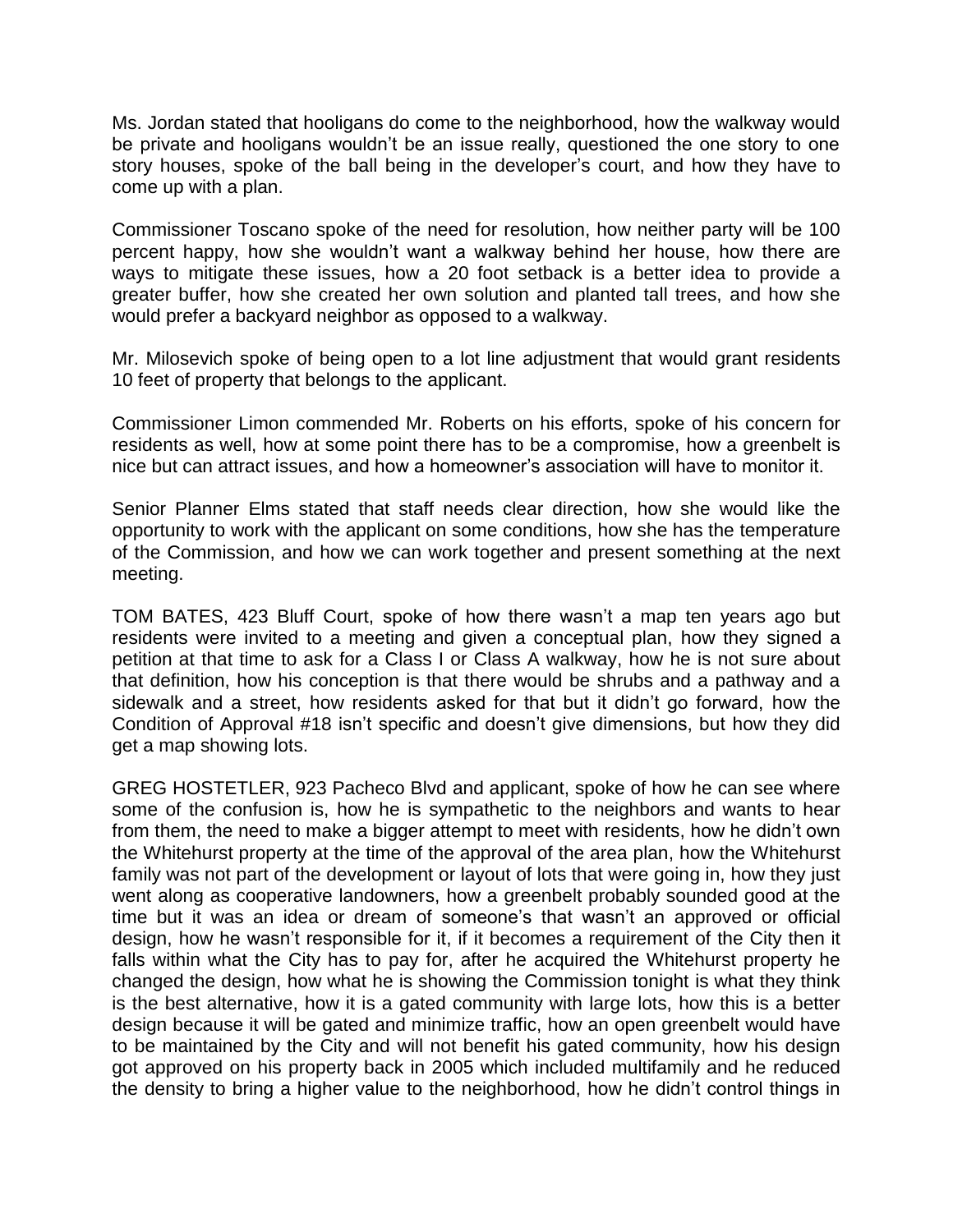2005, and how this is a great plan but they didn't do a good enough job reaching out to community.

MARSHA NEWTON, Bluff Court resident, asked what the definition of a custom built home.

Mr. Hostetler described a custom home as a one on one single floor plan, how the property owner would design their floor plan and choose colors and sizes, and how they planned to sell lots to individual owners for custom homes.

Ms. Newton inquired if Granville Homes would be building them and have different plans for people to pick from would a person be able to buy the lot and seek out their own builder with their own plans from their own architect and build their home on that lot without any interference from Granville Homes and spoke of Cresthills I issues that arose in which they allowed tract homes to be built instead of custom homes because lots weren't selling.

Mr. Hostetler stated that Ms. Newton is close to right on, how they will be allowed to buy their own lots and pick their own builders and plans but will have to deal with Covenants, Conditions & Restrictions and the architectural committee, how they wouldn't want to sell a lot to someone who builds something not in conformance with the neighborhood, how there will be minimum square footage for homes, and how he would be glad to meet with residents.

Commissioner Toscano stated that those 14 homes are definitely custom and inquired about the other types of homes in the development.

Senior Planner Elms responded that the Final Development Plan (FDP) memorializes and calls out custom, semi-custom, and production homes, how the FDP defines these, and how we are getting off on a side tangent and have already memorialized this hashed this out.

Ms. Newton spoke of there being many nice custom homes in Cresthills I but not all the lots sold and the City allowed another builder to come in and build a custom home on the lots and they may meet CCRs but didn't portray what this applicant is trying to do.

Senior Planner Elms clarified that the difference is there will be an architectural committee for this development.

Ms. Newton responded that her CCRs are not enforced.

Mr. Hostetler responded that the CCRs are not controlled by the City, how it is a civil issue, how the City does not have policing powers, any single homeowner in the development can file an action and that party has to pay attorney fees and the violator has to pay, and reiterated that the City does not have any authority on this.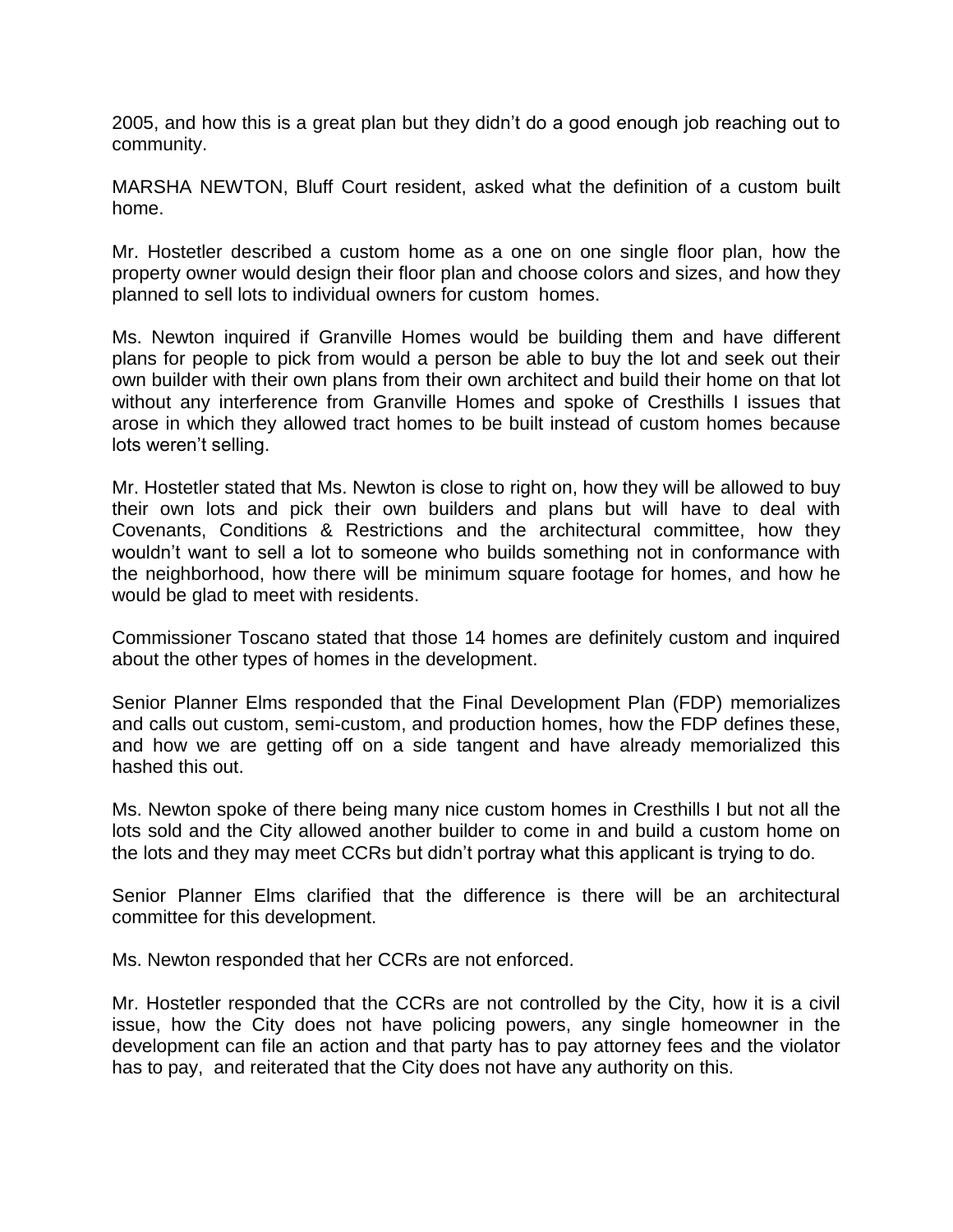Commissioner Toscano asked the applicant to please explain the difference between a homeowner's association and CCRs.

Mr. Hostetler responded that a homeowner's association is for maintenance and enforces CCRs, spoke of how historically people don't read their CCRs and what's on their deed and what they are supposed to do, spoke of not wanting production homes on this, how he wants the biggest homes on these lots, and invited Ms. Newton to assist in developing the architectural design rules.

MATT BUFFUNO, Bluff Drive resident, asked if the applicant can share information on the homeowner's association fees and rules.

Chairperson Spada responded that it has not been developed at his point and pointed out that Mr. Hostetler invited Ms. Newton to be on the committee.

JOYCE MEZA, Los Banos, inquired if there was a clubhouse within this gated community and if the gates would open by pressing a button.

Mr. Hostetler confirmed there would be no clubhouse and there would be a button that opens the gates.

Ms. Meza spoke of how she will be surrounded by this development, how she hosts events on her property place, how there is a labyrinth on the property, how she would hope that the plans were stated that there be a gate around her property, how she would like to straighten out the jutted lines on the property on the southside with a lot line adjustment, how she would not want a good neighbor or high end fence but a stone fence that matches other developments that Mr. Hostetler has done around town, and suggested not building two story houses along her property.

TED MEZA, Los Banos, spoke of his concern about the existing school on his property, how it was annexed several years ago, how they have cattle and chickens and goats, how this morning he got email telling him that they will probably get sued for having school on his property, how it was inspected and ADA approved and done professionally, and how the email said they may be illegal in ingress and egress.

Commissioner Toscano inquired who sent the email.

Mr. Meza responded that it came from Mr. Roberts' attorney.

Chairperson Spada responded that it is a civil in which the City cannot get involved.

Mr. Meza inquired about the issue referencing the ingress and egress.

Senior Planner Elms responded that it is a civil issue between property owners, how there was a prescriptive easement because they were using the access road to get on to the property, how the City can't get involved, and it would be up to the court.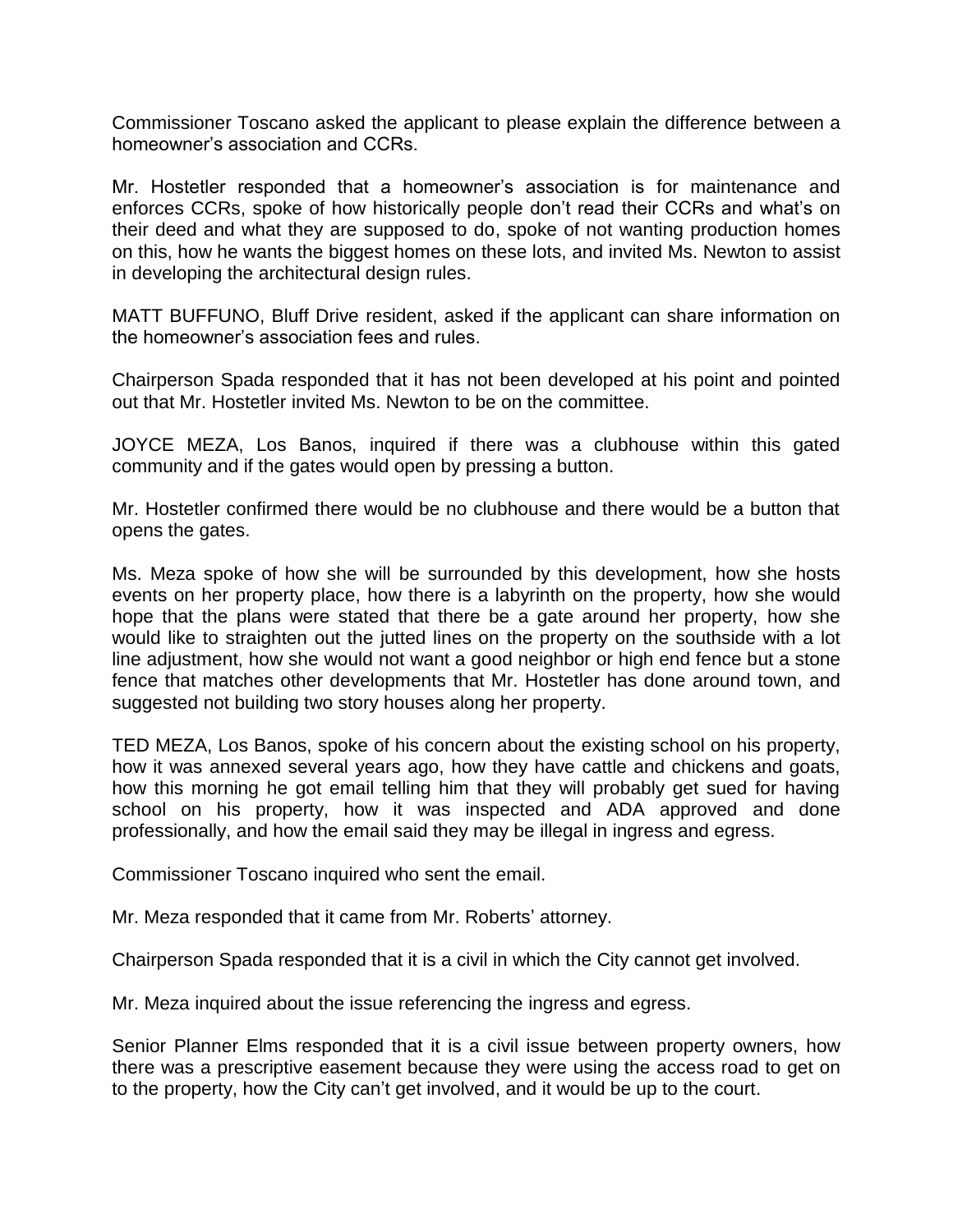Chairperson Spada responded that it is not a public easement and not legally recorded so the City cannot do anything, suggested working with the developer or get a land use attorney to discuss this, how this cannot discussed during the Planning Commission meeting, and this being a private matter not within the Planning Commission's jurisdiction.

ANDREW MEZA, 1858 Center Avenue, spoke of his concern about the widening of Center Avenue, how it would take over 21 feet of his front yard, how the road will be less than 8 feet from the front of his house, inquired if there would be a median in front of his home, inquired how much parking he would be losing, moving his gate being an issue, asked where the compassion is and spoke of how they are taking away his rights.

No one else came forward to speak and the public hearing was continued to August 10, 2016.

Chairperson Spada spoke of how he would support the development one story homes to one story homes and two story homes to two story homes originally but maybe a fence on developers side that is continuous and leave other fences alone, a row of trees as well, how the project ten years ago included a public road and development, this project is private access, how a greenbelt won't work, how a 20 foot setback is good and traffic will be better, and how walking traffic will be less and there will be less noise and vandalism.

Commissioner Cates stated that the developer is willing to work with residents, empathizes with both sides, has no authority over private property rights, if developer meets all criteria that City specifies then we have no choice, how the Planning Commission is a recommending body and not a mitigating body, can't tell private property owners what they can and cannot build, how they can make suggestions, and his hopes that residents understand that.

Commissioner Faktorovich suggested that the developer work with the public and meet halfway.

Commissioner McCoy asked if staff could clarify the Center Avenue issue according to Mr. Andrew Meza.

Senior Planner Elms responded that the general plan shows Center Avenue built out at 75 feet wide and is currently at 60 feet, in front of cemetery would be double left turn lane, the median would only be along the Hill property, how Mr. Andrew Meza will have access to left turn lane, there would be15 feet of additional right of way, how staff can look at that closer and speak to the engineer, and how it sounds like he measured 20 feet but should be 15 feet.

Commissioner McCoy inquired about the front setbacks.

Senior Planner Elms responded that planned development has flexibility in setbacks.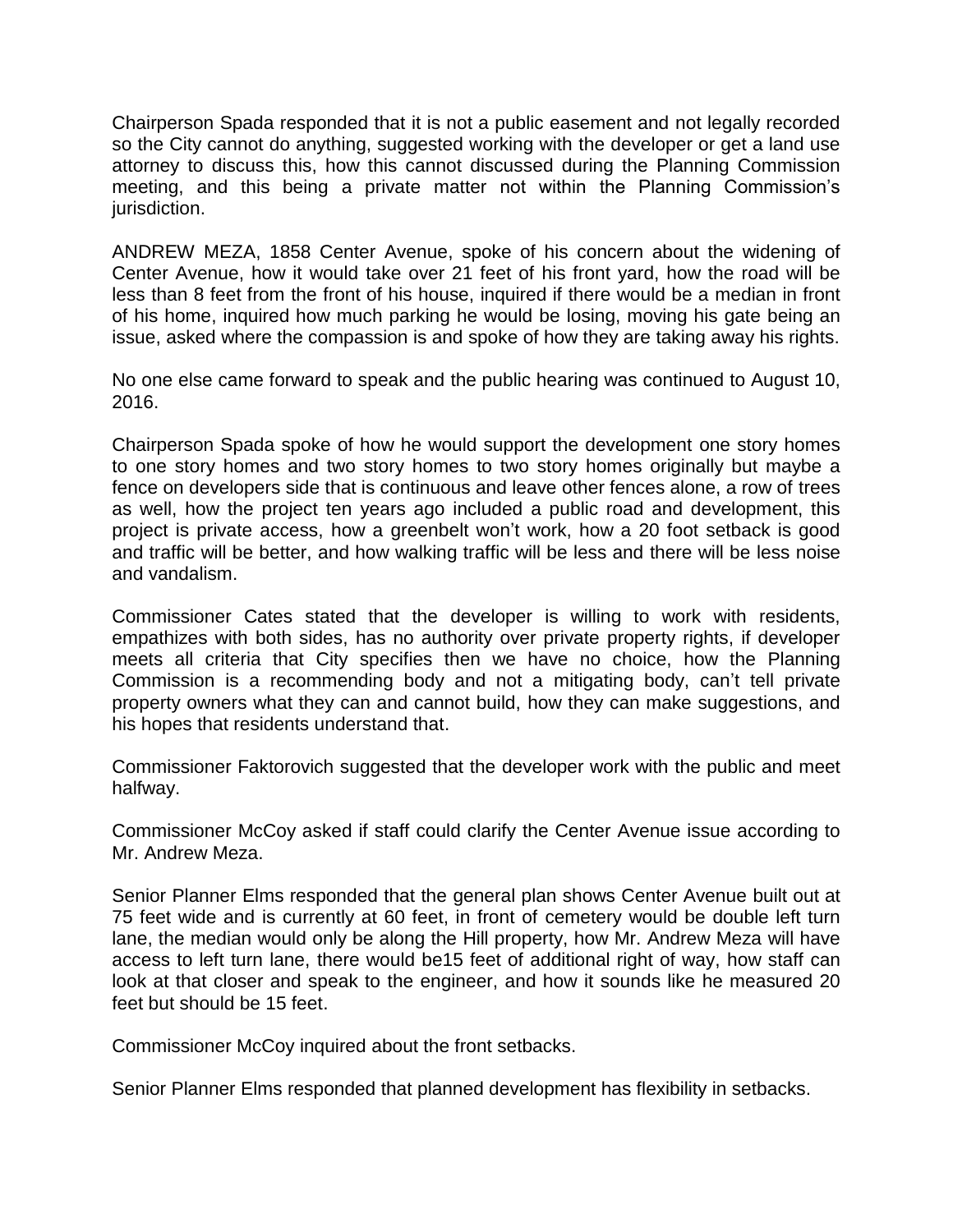Commissioner McCoy spoke of the 20 foot setback, how he likes idea of tall trees, there has to be progress, stuff changes like the economy, when things don't work then things change, the need to make decisions and sometimes having to change course, gated community behind Bluff Drive is an improvement to what can go behind them, how residents need to take their heels out of the dirt and look at both sides, and his hopes when this comes back in August that there will be happy people on both sides.

Commissioner Toscano inquired about Mr. Andrew Meza's property and when it was annexed into the City when he purchased home if he was told about losing frontage.

Senior Planner Elms responded that the area plan is the guiding document for development which was adopted at the time of annexation and shows Center Avenue and how it was to be built, how this was part of the annexation approval, and how the Mezas did protest at Planning Commission and LAFCo.

Mr. Andrew Meza stated that he was not given a voice, was told what was going to happen after the fact and could not even try to stop it, and now the issue is getting bigger.

Motion by McCoy, seconded by Cates to continue Public Hearing – to Consider Vesting Tentative Tract Map #2016-01, Final Development Plan #2016-01, East Center Area Plan Amendment, and Associated Mitigated Negative Declaration for The Villas Consisting of the Subdivision of Approximately 58.8 Acres into 378 Single-family Residential Lots Ranging from Custom and Semi-custom Homes to Production Homes; Approximately 51 Acres of the Project Site Will be Contained within a Private Gatedcommunity with a Four Acre Park/Detention Basin; the Final Development Plan Consists of Site Design and Conceptual Architecture to Implement the Planned Development Zoning; the Project Site is Located East of Center Avenue, South of the Cresthills #1 Subdivision, West of Cresthills #2 Subdivision, and North of Pioneer Road and the City Limit Line; More Specifically Identified as Assessor's Parcel Numbers: 431- 270-010 and 431-270-004 to the Planning Commission meeting on August 10, 2016. The motion carried by the affirmative action of all Planning Commission Members present; Llamas absent.

Chairperson Spada called a 5 minutes recess at 9:06 p.m.

City Attorney Vaughn returned to his seat in the Council Chambers at 9:14 p.m.

**PUBLIC HEARING – TO CONSIDER A CONDITIONAL USE PERMIT AND ASSOCIATED CALIFORNIA ENVIRONMENTAL QUALITY ACT (CEQA) CATEGORICAL EXEMPTION TO ALLOW THE USE OF A TYPE 41 ALCOHOL LICENSE FOR THE ON-SALE OF BEER AND WINE IN CONJUNCTION WITH AN EATING PLACE FOR WINGSTOP LOCATED AT 1989 E. PACHECO BOULEVARD, SUITE K, MORE SPECIFICALLY IDENTIFIED AS ASSESSOR'S PARCEL NUMBER: 083-140-028.** Senior Planner Elms presented the staff report, which included a PowerPoint presentation.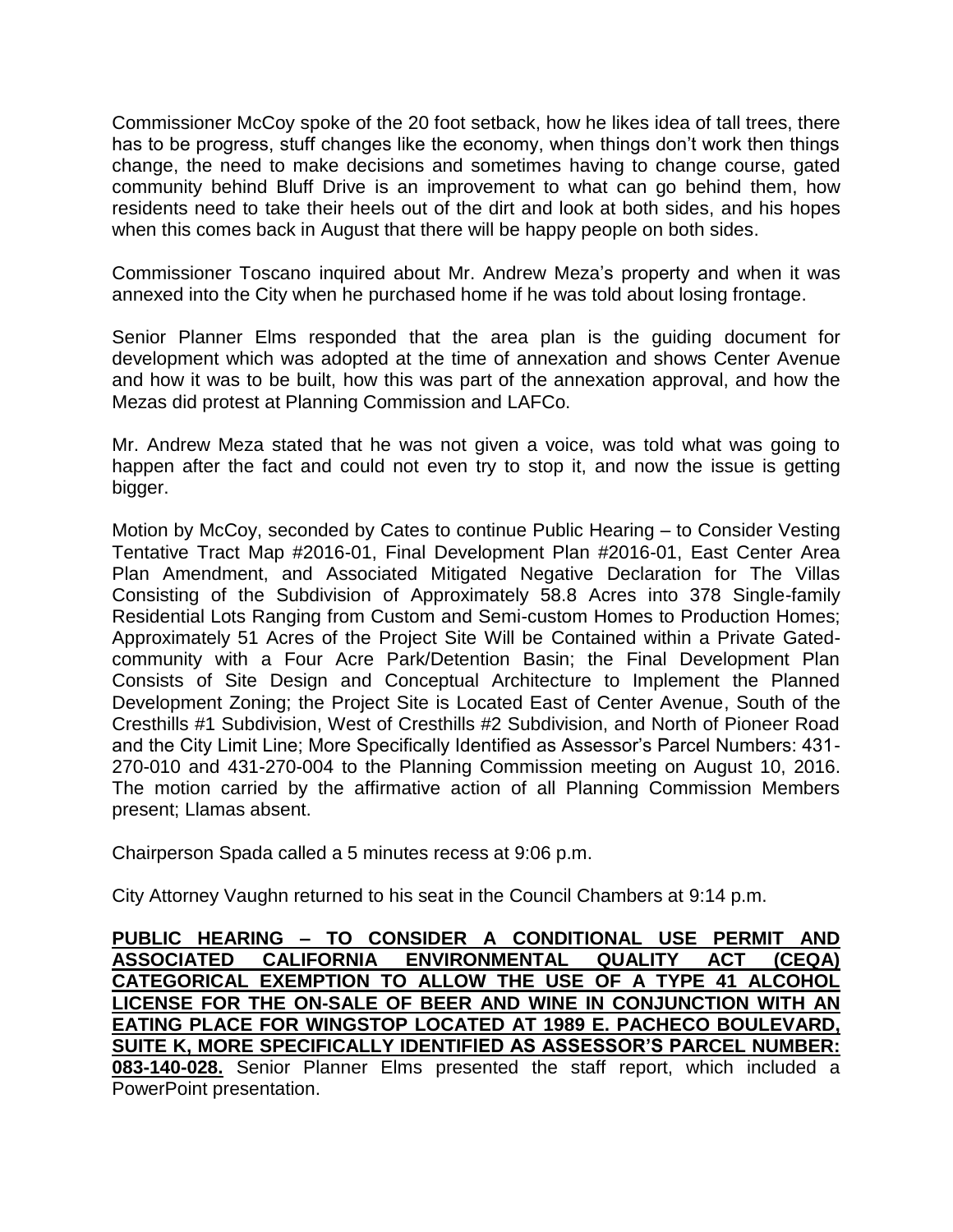Chairperson Spada opened the public hearing. No one came forward to speak and the public hearing was closed.

Motion by McCoy, seconded by Limon to adopt Planning Commission Resolution No. 2016-36 – Recommending Approval of Conditional Use Permit #2016-15 to the Los Banos City Council for the Use of a Type 41 Alcohol License for the On-sale of Beer and Wine in Conjunction with an Eating Place for Wingstop Located at 1989 E. Pacheco Boulevard, Suite K. The motion carried by the affirmative action of all Planning Commission Members present; Llamas absent.

**PUBLIC HEARING – TO CONSIDER A CONDITIONAL USE PERMIT AND ASSOCIATED CALIFORNIA ENVIRONMENTAL QUALITY ACT (CEQA) CATEGORICAL EXEMPTION TO ALLOW THE USE OF A TYPE 21 ALCOHOL LICENSE FOR THE OFF-SALE OF GENERAL ALCOHOL AND TYPE 86 ALCOHOL LICENSE FOR INSTRUCTIONAL TASTING OF ALCOHOL FOR SAVE MART SUPERMARKETS LOCATED AT 1400 S. MERCEY SPRINGS ROAD, SUITE B, MORE SPECIFICALLY IDENTIFIED AS ASSESSOR'S PARCEL NUMBER: 083-130- 040.** Senior Planner Elms presented the staff report, which included a PowerPoint presentation.

Commissioner McCoy inquired if Savemart has to ask if they want to move alcohol displays.

Senior Planner Elms responded that staff requires that of all big box stores including grocery stores, how the floor plan is where they are approved to have their displays, and they would need approval to move or change.

Chairperson Spada opened the public hearing.

JEFF WELLS, Senior Manager for Compliance for Savemart, spoke of the company being excited about moving to the larger footprint location, this being a refreshed look, looking forward to adding type 86 license as well, and how this helps to commit to the community and alcohol beverage partners.

KATHY BALLARD, Los Banos, inquired about CEQA and people loitering.

Senior Planner Elms responded that Savemart is an active property owner and ensures panhandlers move off their property, and how they work with law enforcement to do so.

No one else came forward to speak and the public hearing was closed.

Motion by Limon, seconded by Faktorovich to adopt Planning Commission Resolution No. 2016-37 – Recommending Approval of Conditional Use Permit #2016-14 to the Los Banos City Council for the Use of a Type 21 Alcohol License, "Off-sale General Alcohol" and Type 86 Alcohol License, "Instructional Tasting", for Save Mart Supermarkets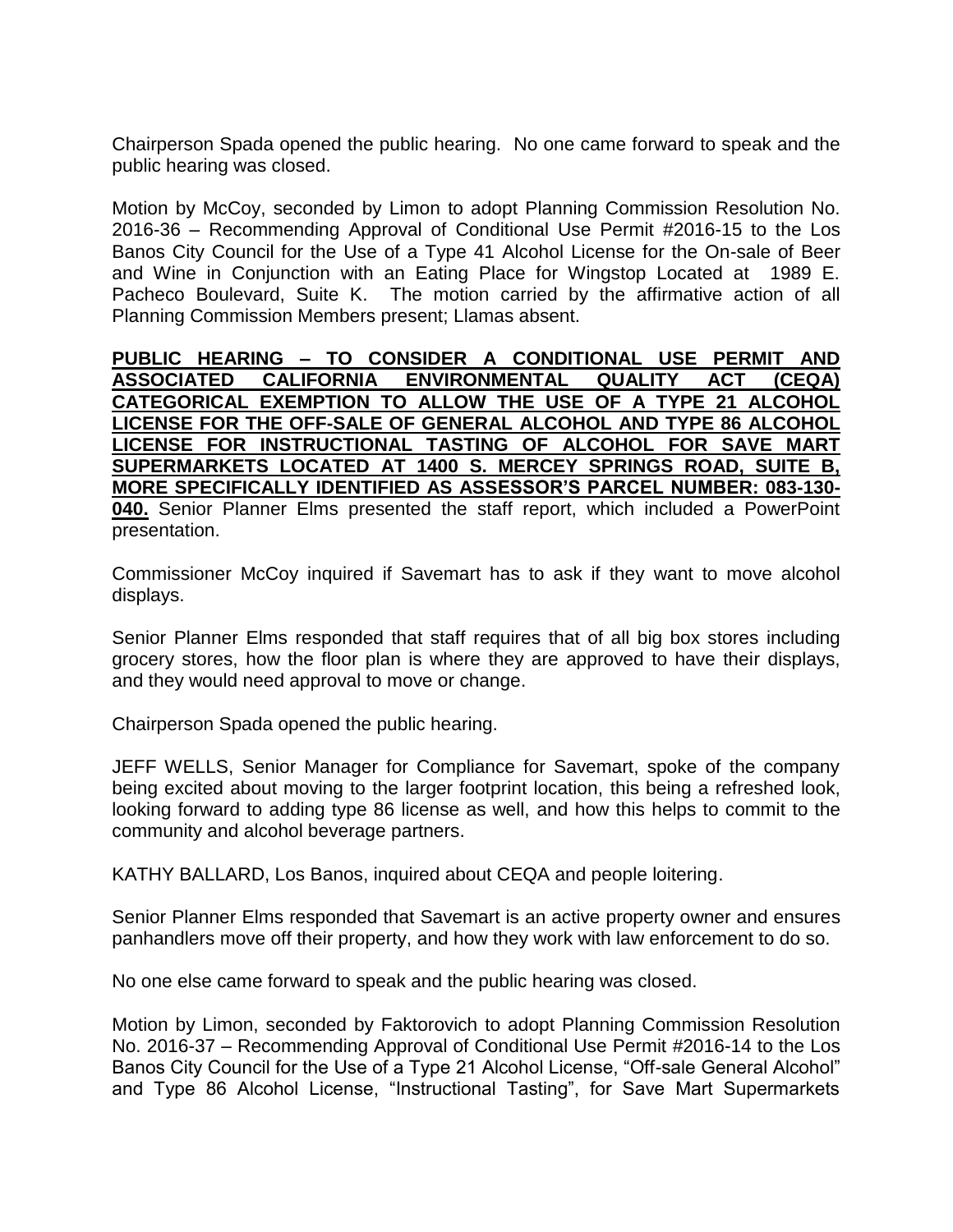Located at 1400 South Mercey Springs Road, Suite B. The motion carried by the affirmative action of all Planning Commission Members present; Llamas absent.

**PUBLIC HEARING – TO CONSIDER COTTAGE FOOD OPERATION #2016-01 AND ASSOCIATED CALIFORNIA ENVIRONMENTAL QUALITY ACT (CEQA) CATEGORICAL EXEMPTION AT THE RESIDENCE OF 695 CHINABERRY COURT FOR SARAH VANLOBENSELS LOCATED WITHIN THE LOW RESIDENTIAL ZONING DISTRICT (R-1) AND MORE SPECIFICALLY IDENTIFIED AS ASSESSOR'S PARCEL NUMBER: 431-060-016.** Senior Planner Elms presented the staff report, which included a PowerPoint presentation.

Commissioner Limon inquired how she will advertise.

Senior Planner Elms responded that the applicant was clear about no customers or employees at home and no advertisements.

Chairperson Spada opened the public hearing. No one came forward to speak and the public hearing was closed.

Motion by McCoy, seconded by Toscano to adopt Planning Commission Resolution No. 2016-35 – Approving Cottage Food Operation Permit #2016-01 for 695 Chinaberry Court, More Specifically Identified as Assessor's Parcel Number: 431-060-016. The motion carried by the affirmative action of all Planning Commission Members present; Llamas absent.

**DESIGN REVIEW STUDY SESSION – THE CONSTRUCITON OF A NEW 9,536 SQUARE FOOT MULTI-TENANT RETAIL BUILDING WITH A DRIVE-THRU ON 1.22 ACRES AT 1420 E. PACHECO BOULEVARD IN THE HIGHWAY-COMMERCIAL ZONING DISTRICT.** Senior Planner Elms presented the revisions, which included a PowerPoint presentation, and noted that Jonathan Lee with the Orosco Group was present to answer any questions.

There was discussion among commissioners, staff, and the applicant regarding the project including an arcaded walkway behind the posts on the southern elevation.

Commissioner McCoy spoke of the north elevation facing a parking lot and suggested putting something there to break it up.

Senior Planner Elms responded that it can be part of the landscape plan to add trellises.

Mr. Lee responded that they can add the trellises.

Senior Planner Elms stated that hopefully this will come back in about a month at public hearing after staff hears from the applicant on the traffic study.

Initial feedback provided to applicant, no action taken.